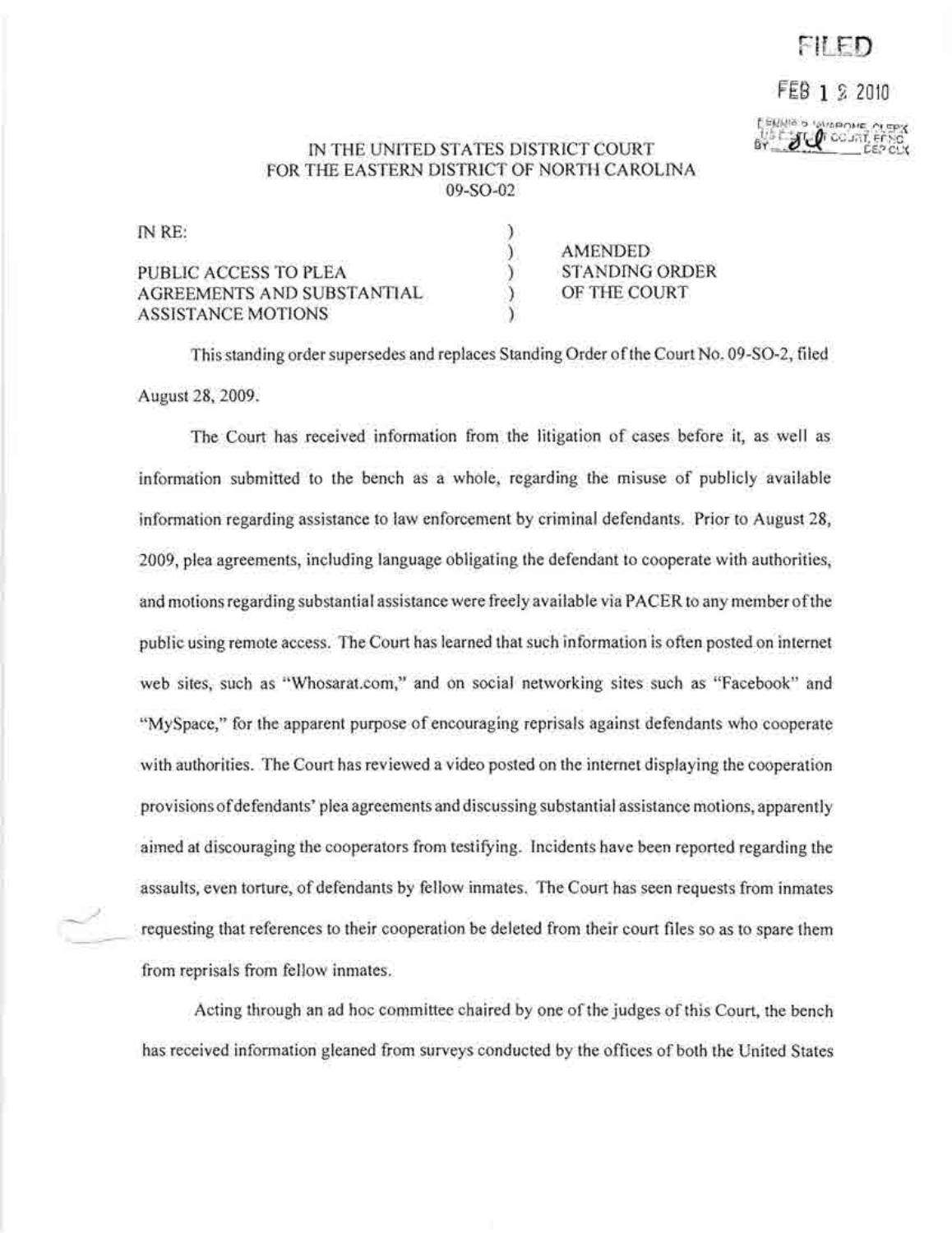Attorney and the Federal Public Defender regarding the efforts of other federal district courts to address the aforementioned problems. The Court has learned that some districts have a policy that all plea agreements are removed from electronic access and others have a standing order, local rule, or court policy under which all or part of the plea agreement in every case is filed under seal or otherwise made a non-public document. The Court has further learned that some districts, by standing order, local rule, or court policy, provide for the sealing of all or part of substantial assistance motions in every case. The Court has reviewed samples of such orders from at least four districts.

In 2001, the Judicial Conference of the United States decided that the portion of a criminal judgment labeled "Statement of Reasons" would henceforth be a non-public document. Said the Conference:

> [I]n order to protect the identity of cooperating defendants, the portion of the forms entitled "Statement of Reasons," which includes sensitive information about whether a defendant's substantial assistance served as the basis for a sentence departure, was revised to become an attachment to the judgment forms, and wi II not be disclosed to the public.

*Report ofthe Proceedings ofthe Judicial Conference ofthe United States,* March 14,2001, at 17 (emphasis added).

The Court finds that the concerns about the safety of cooperating defendants that led to the Judicial Conference action regarding Statements of Reasons have been exacerbated by the subsequent development ofPACER and the growth ofthe internet. Therefore, this Court has found it necessary to impose certain additional restrictions on public access to infonnation about the cooperation of defendants, which are set forth below.

As to all plea agreements in criminal cases filed after August 28, 2009, the Clerk of this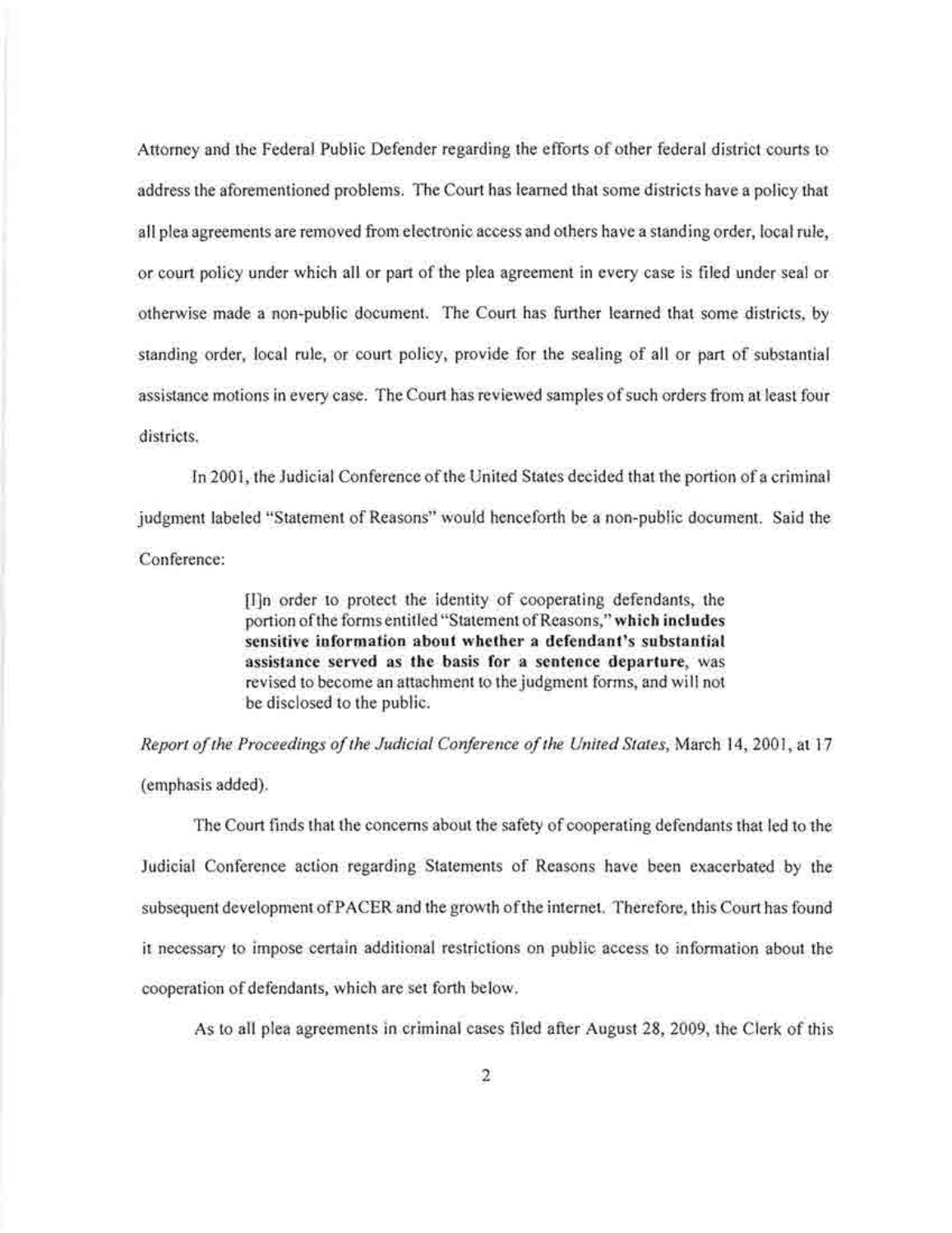Court is directed to file said plea agreements in such a manner that there is no remote electronic public access to plea agreements. Court personnel, including the United States Probation Office, and attorneys ofrecord in the case in which the plea agreement was filed may still have electronic access to filed plea agreements. The public, including members of the news media, may have access to filed plea agreements at the public terminal in the clerk's office, subject to existing rules regarding these access methods.

Motions filed regarding the substantial assistance ofa defendant, whether pursuant to United States Sentencing Guidelines §5K1.1, 18 U.S.C. § 3553(e), or Fed. R. Crim. P. 35(b), shall be filed under seal by the clerk, without necessity of a separate motion and order to seal.<sup>1</sup> Copies may be provided to the Office ofthe United States Attorney, the defendant whose assistance is the subject of the motion, that defendant's counsel, and the United States Probation Office.

If the Office of the United States Attorney for this district determines that disclosure of a substantial assistance motion sealed by operation of this order is necessary to fulfill case-related disclosure obligations under the U.S. Constitution, or applicable statutes and court rules, that office may provide copies of such motion to counsel for defendants who are deemed entitled to such disclosure, without seeking a court order.

Likewise, if the defendant whose assistance is the subject of the motion, or that defendant's counsel, determines that disclosure of such motion is necessary to protect that defendant's legal interests or safety, then the defendant or the defendant's counsel may disclose copies ofthe motion to the extent necessary to protect those interests, without seeking a court order.

<sup>&</sup>lt;sup>1</sup> This provision shall likewise apply to any responses to substantial assistance motions, replies, orders granting or denying such motions, and any pleadings and orders relating to the continuance of a hearing on a pending Rule 35 motion.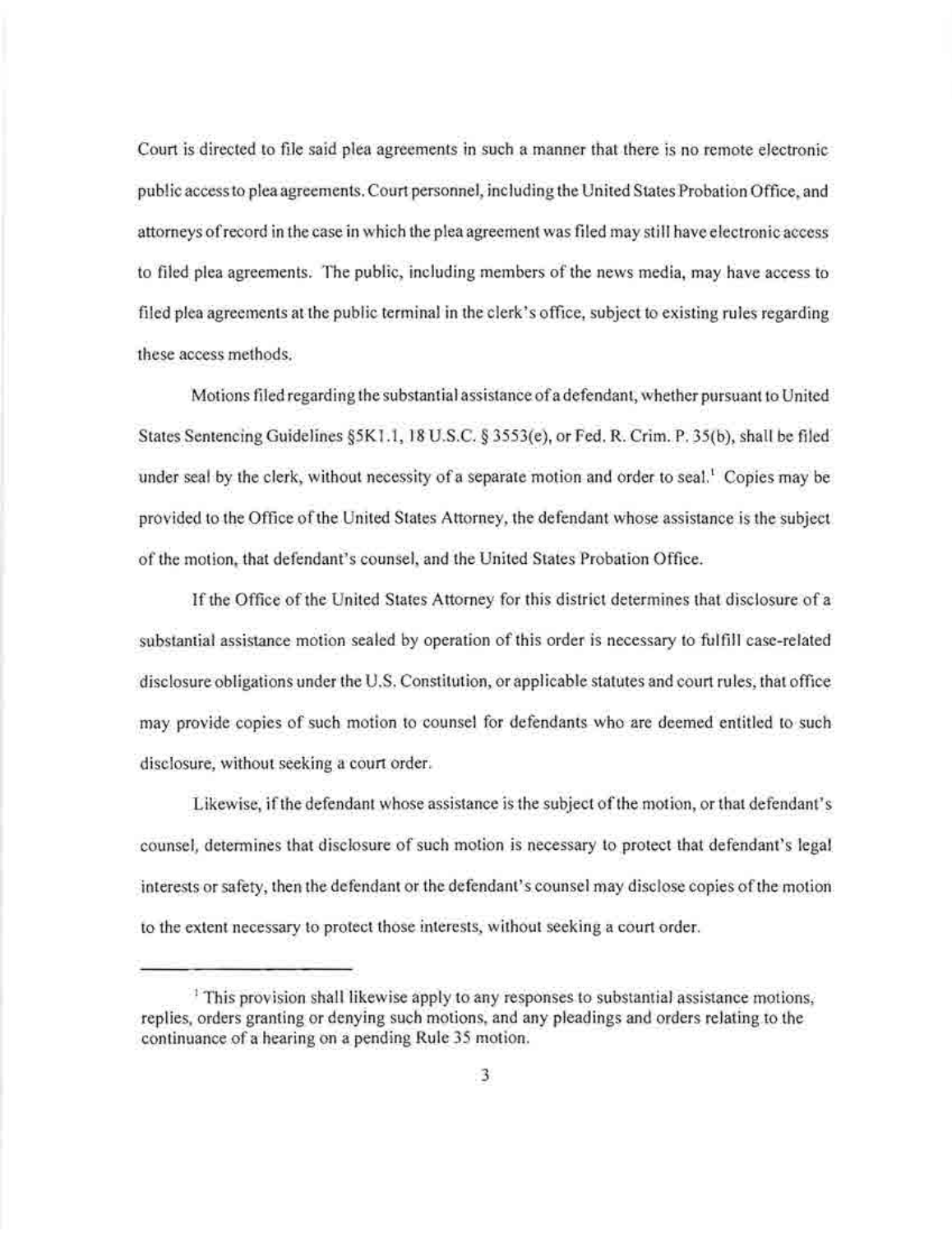Ifan attorney, who has filed a Notice of Appearance in a criminal case in this Court, files a signed Certification on a form provided by the Clerk stating that there is a case-related need to receive and review a copy of any document sealed by operation of this Standing Order, then the Clerk shall make that document available to the certifying attorney for use in the attorney's criminal case, without necessity of a court order. The Certification shall include the name and number of the case in which the attorney has filed a Notice of Appearance and it shall include a statement that there is a case-related need to receive and review a copy of a document sealed by operation of this Standing Order. The Clerk shall file the Certification in the file of the case from which the document is sought.

Upon the expiration of two years from the date of the filing of the order or other resolution of the substantial assistance motion, documents sealed by operation ofthis standing order shall be unsealed, unless the presiding judge in the case extends the sealing order.

The Court has considered alternatives to the blanket sealing of substantial assistance motions, such as entertaining motions to seal on a case-by-case basis or merely removing the motions from the electronic window provided by PACER, but has found these inadequate to preserve the "higher value" (see In re Washington Post Co., 807 F.2d 383, 390 (4<sup>th</sup> Cir. 1986)) of preventing interference with the due administration of justice that results from reprisals against witnesses. Substantial assistance motions contain information that makes cooperating defendants especially vulnerable to reprisals, such as the fact that the cooperator's assistance has led to the indictment or conviction of someone else, and the specific methods of assistance, such as the use of recording devices. Case-by-case review would not work because one of the dangers identified